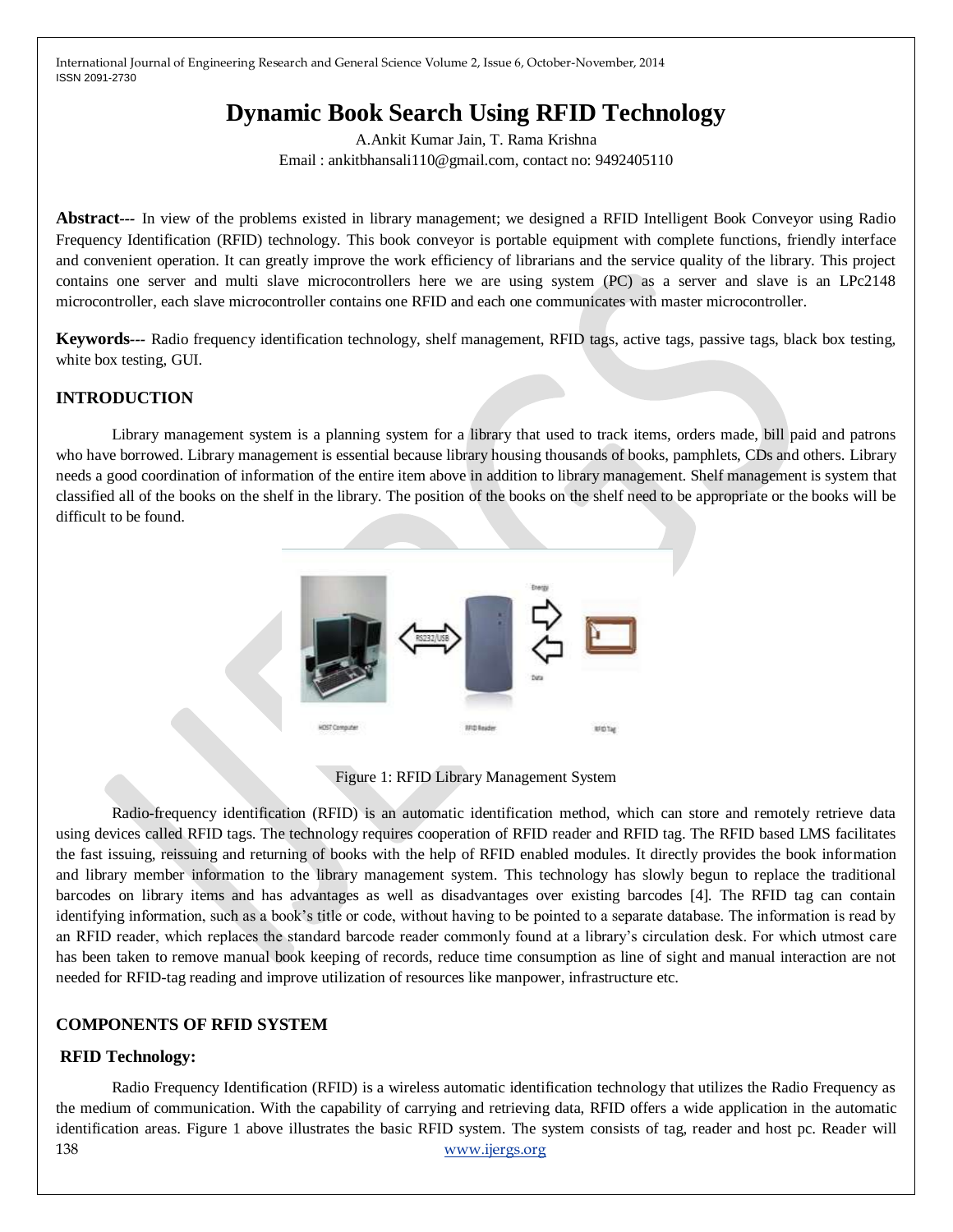energize the tag to transmit data it carries and an application in the host pc will manipulate the data. Here the library contains multi racks each rack contains slave microcontroller if any person keep any book in the rack the slave microcontroller will detect the book with the help of RFID then it will add the rack address along with book id, now if any person type the book id in the server then system will display the books information by collecting data from slave microcontrollers.

## **RFID Tag**:

The ATA5570 is a contactless R/W Identification IC for applications in the 125KHZ frequency range. A single coil, connected to chip serves as the IC's power supply and bi-directional communication interface. The antenna and chip together form a transponder or tag.



Figure 2: RFID tag

#### **Active and Passive tags**:

First basic choice when considering a tag is either passive or semi-passive or active [1]. Passive tags can be read at a distance of up to 4 – 5 m using UHF frequency band, whilst the other types of tags (semi-passive and active) can achieve much greater distance of up to 100m for semi-passive, and several KM for active. This large difference in communication performance can be explained by the following,

(I) Passive tags use the reader field as a source of energy for the chip and for the communication from and to the reader. The available power from the reader field, not only reduce very rapidly with distance but is also controlled by the strict regulations, resulting in a limited communication distance of 4 -5 m when using UHF frequency band (860 MHz – 930 MHz) [3].

(II) Semi-passive (battery assisted back scatter) tags have build in batteries and therefore do not require energy from the reader field to power the chip. This allows them to function with much lower signal power levels, resulting in greater distance of up to 100meters. Distance is limited mainly due to the fact that tag does not have an integrated transmitter, and is still obliged to use the reader field to communicate back to the reader.

(III) Active tags are battery powered devices that have an active transmitter onboard. Unlike passive tags, active tags generate RF energy and apply to the antenna. This autonomy from the reader means that they can communicate at the distance of over several KMs.

## **GUI Development**

Figure below displays the GUI (Flash Terminal).Com Port is referred to the serial communication port on a computer. RFID reader is connected to the host PC through serial port. Therefore, correct com port number must be selected to establish the connection. There are two blocks in the GUI namely, transmit and receive with the help of which we send and receive the information respectively. Transmit block has a field through which we deliver the commands to the slave microcontroller. Consequently, we receive the information back from the slave microcontroller in the receive block.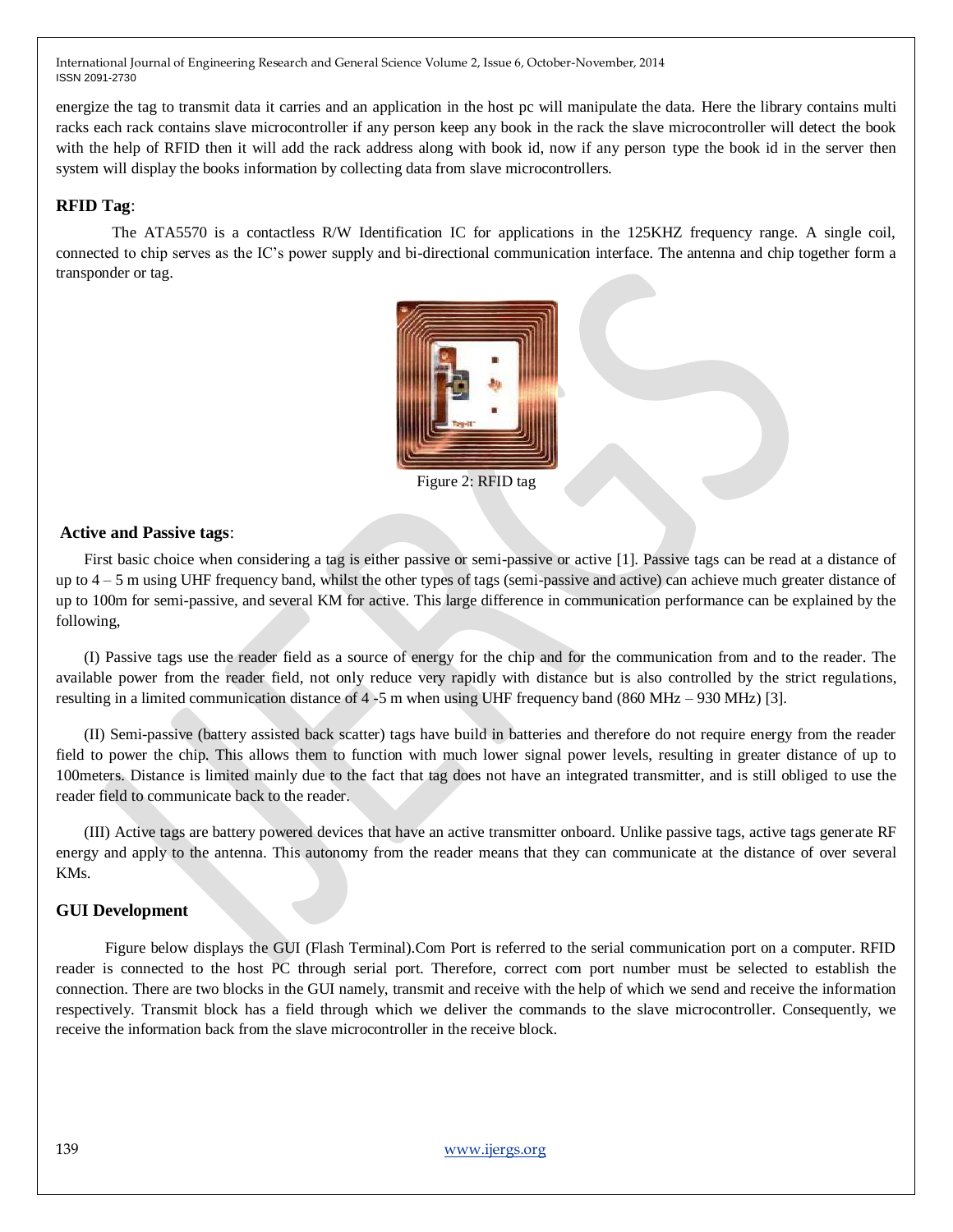

Figure 3: Flash Terminal

#### **SYSTEM IMPLEMENTATION**

Implementation is the stage where the theoretical design is turned into a working system. The implementation phase constructs, installs and operates the new system. The intention of the research is to develop a shelf management system. The system will assist the librarian to carry out the shelf management process thus reducing human intervention. The RFID reader will scan each book on the shelf. The data acquired will be sent to the host PC to process the data. There will be a LCD output mechanism to alert the librarian if there is a misplace book. Database and RFID chip will be used as storage.

A graphical user interface (GUI) is the backbone of the system. Librarian will interact with the system through GUI. RFID tag will be attached to each book on the library. The tag will carry the specific information of the book. A reader will interrogate each book and check which book is misplaced and notice the user to remove the book from the shelf. The aim of the research is to develop a Graphical User Interface (GUI) as an Application Programmable Interface (API) for shelf management system using RFID, to create database that will store crucial information of the books to the RFID tag and to create shelf identification (ID) code [7]. Subsequently in the shelf management process, the software will retrieve the shelf information from the tag to find any misplaced books so that the librarian can position the book back at the right shelf.

The present work was developed in integrating the RFID system and the creation of Graphical User Interface (GUI) at the host PC. The scope of work of the research is to develop an RFID based library management system to assist the librarians for more efficient management of books in the library. GUI for the system was developed using Flash Terminal. To store the details information of the book to the database. Subsequently all the book information is loaded in the RFID tag. This covers the database related to books and student based on UID.

Following tasks have to be done:

- 1. Write the book/student information on to the tag
- 2. Read the book/student information from the tag
- 3. Add the new books to the library/department
- 4. Issuing and returning of books

140 [www.ijergs.org](http://www.ijergs.org/)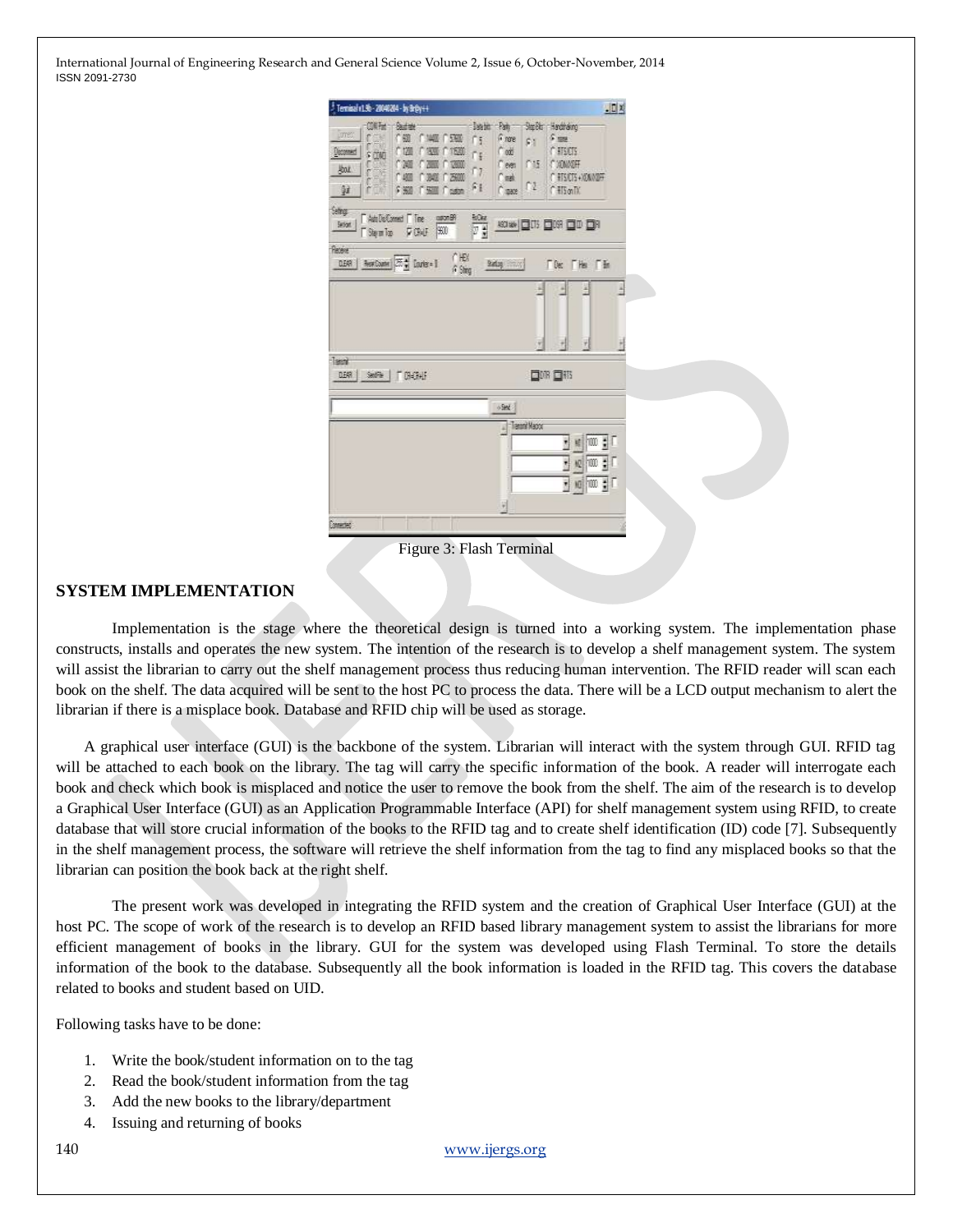- 5. Status of the book
- 6. Database management

When books are issued to student, the books are deleted from the department book database and added to the student data base, and also record the issued date and return date of the book on to student database along with student and book information. In the same way to return the books, books are add to department book database and deleted from student data base along with due date fine. Searching of books using UID will search the information of Book UID, Book Title, Book Author and Book Publisher. Similarly using Student search Book UID, student UID, student Name. All will process and analyzed using RFID Read/Writer by implementing GUI for Library Management System easily and efficiently.

## **TESTING AND ANALYSIS**

The testing process focuses on the logical intervals of the software ensuring that all statements have been tested and on functional interval is conducting tests to uncover errors and ensure that defined input will produce actual results that agree with the required results. Program level testing, modules level testing integrated and carried out. There are 2 major types of testing [8]. They are:

#### **White Box testing:**

White box sometimes called Glass Box testing is a test case design uses the control structure of the procedural design to drive test case. Using white box testing methods, the following test were made on the system,

- a. all individual paths within a module have been exercised once.
- b. all logical decisions were checked for the truth and falsity of the values.

#### **Black Box testing:**

Black box testing focuses on the functional requirements of the software i.e., black box testing enables the software engineering to derive a set of input conditions that will fully exercise all functional requirements for a program.

- a. Interface errors.
- b. Performance in date structure.
- c. Performance errors.
- d. Initializing and termination errors.

# **CONCLUSION**

Radio Frequency Identification (RFID) Systems have been in use in libraries for book identification, for self checkout, for anti-theft control, for inventory control, and for the sorting and conveying of library books. These applications can lead to significant savings in labor costs, enhance customer service, lower book theft and provide a constant record update of new collections of books. It also speeds up book borrowing, returning and monitoring, and thus frees staff from doing manual work so that they could be used to enhance user-services task. The efficiency of the system depends upon the information to be written in tag. To yield best performance, RFID readers and RFID tags to be used must be of good quality.

## **ACKNOWLEGMENT**

I would like to express my sincere gratitude to Dr. C. V Narashimhulu, HOD of Department of Electronics and Communication Engineering, Mr. D. Rama Krishna Associate professor of Department of Electronics and Communication Engineering in Geethanjali College of Engineering for the immense support and guidance for the successful completion of the work.

#### **REFERENCES:**

[1] Radio Frequency Identification (RFID) Vs Barcodes, Electro-Com (Australia) Pty Ltd.

141 [www.ijergs.org](http://www.ijergs.org/)